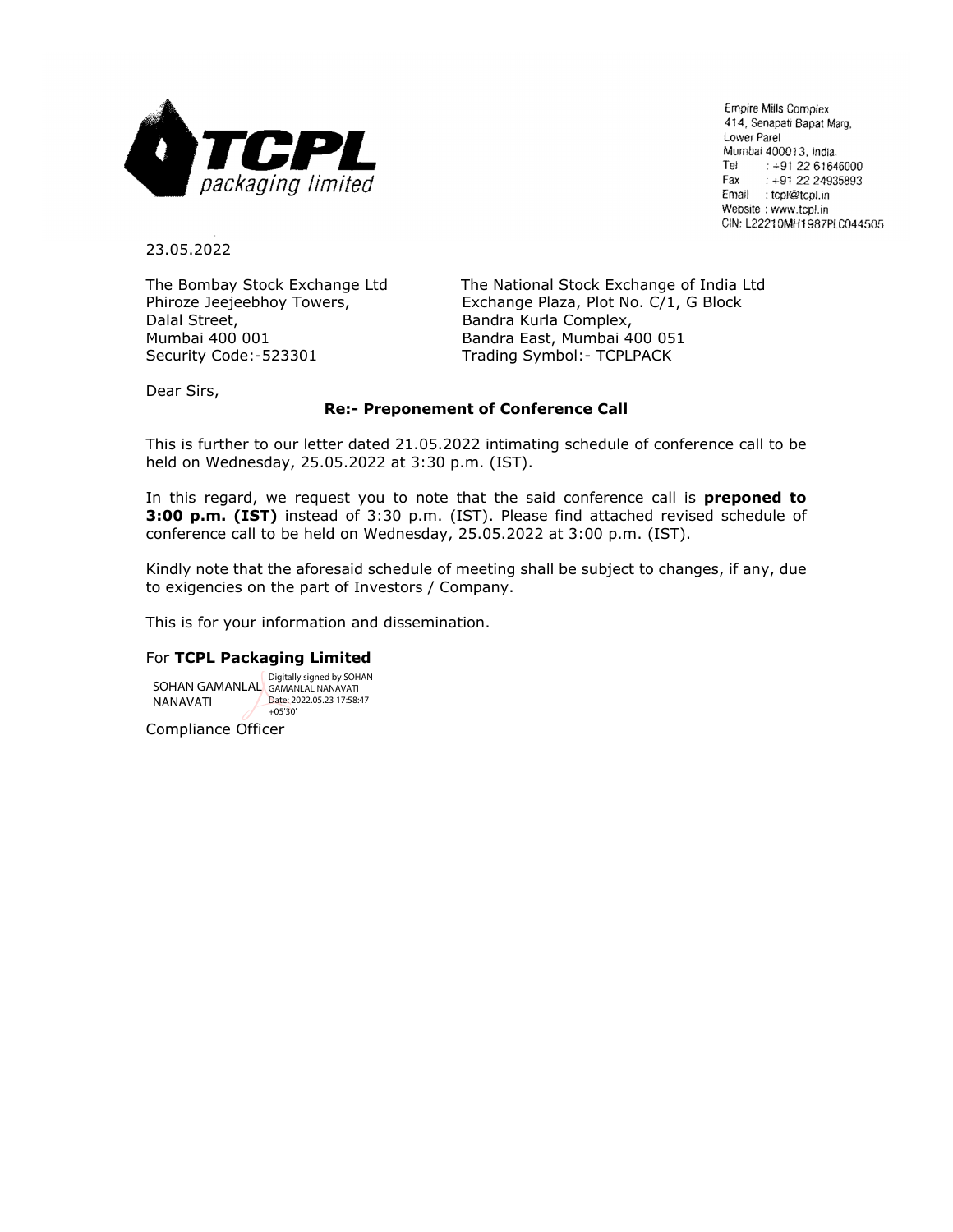

#### *CIN: L22210MH1987PLC044505*

*Corporate office: Empire Mills Complex, 414, Senapati Bapat Marg, Lower Parel, Mumbai, Maharashtra 400013 India*

# TCPL Packaging

# Q4 & FY2022 Results Conference Call

# Wednesday, May 25, 2022 at 3:00 pm IST

TCPL Packaging Limited (TCPL), one of India's leading producers of sustainable packaging solutions for customers across industries, will host a conference call for investors and analysts on **Wednesday, May 25, 2022 at 3:00 pm IST**.

The conference call will be initiated with a brief management discussion on the Q4 & FY2022 results that will be declared on Wednesday, May 25, 2022 followed by an interactive Question & Answer session.

Senior Management team of the Company will be present to address the call.

### **Details of the conference call are as follows:**

| <b>Timing</b>               | 3:00 pm IST on Wednesday, May 25, 2022 |
|-----------------------------|----------------------------------------|
| Conference dial-in          |                                        |
| Primary number              | +91 22 6280 1141 / +91 22 7115 8042    |
| Singapore Toll Free Number  | 800 101 2045                           |
| Hong Kong Toll Free Number  | 800 964 448                            |
| <b>USA Toll Free Number</b> | 1866 746 2133                          |
| UK Toll Free Number         | 0 808 101 1573                         |

To enable participants to connect to the conference call without having to wait for an operator, please register at the below mentioned link:

Pre-registration (Zero wait time to join the call)



*Please dial the above number 5-10 minutes prior to the scheduled start to ensure that you are connected to the call-in time.*